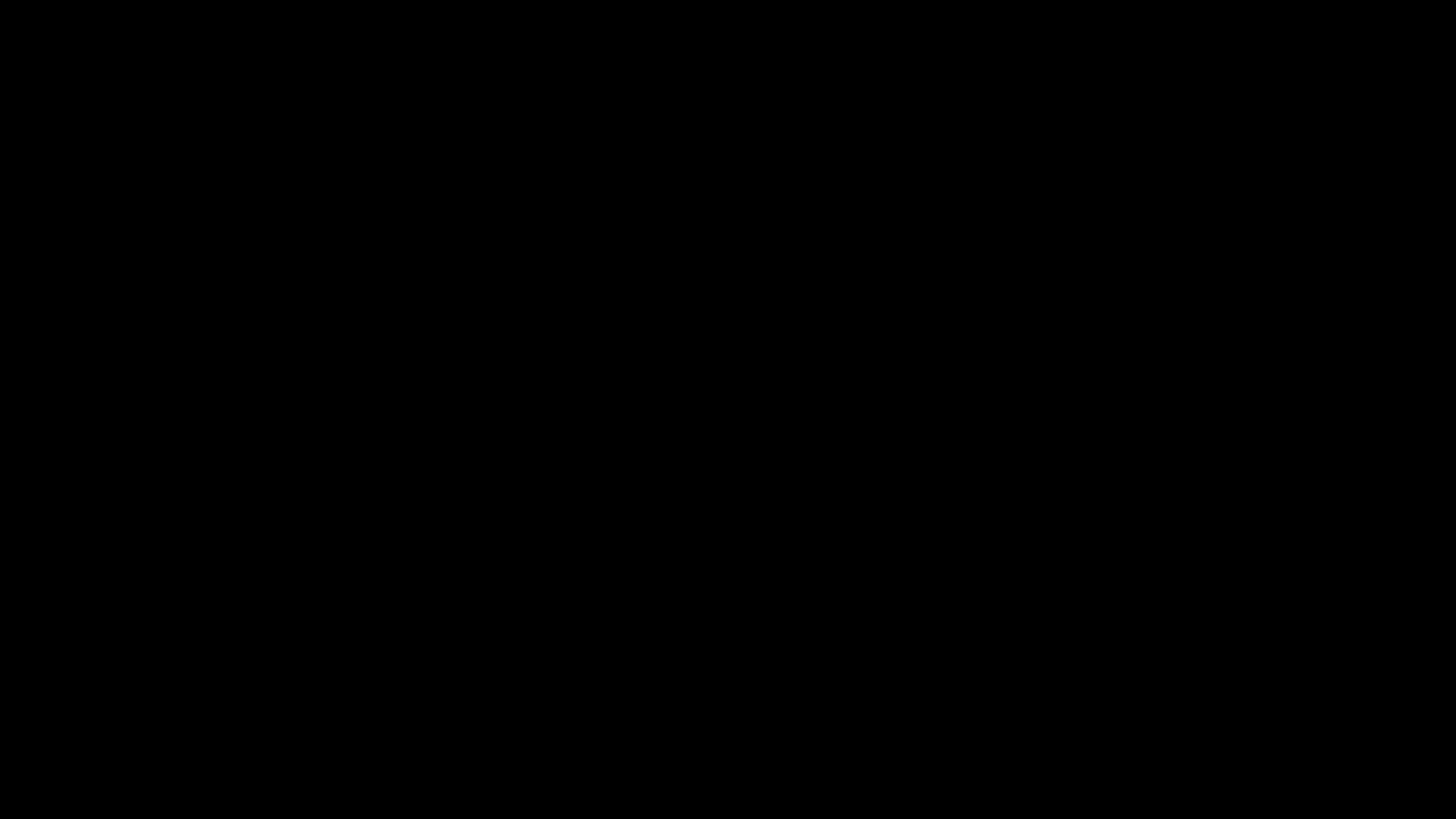Then the tribes of Israel sent men through the entire tribe of Benjamin, saying, "What is this wickedness that has taken place among you? Now then, deliver up the men, the worthless fellows in Gibeah, that we may put them to death and remove this wickedness from Israel." But the sons of Benjamin would not listen to the voice of their brothers, the sons of Israel.

Judges 20:12-13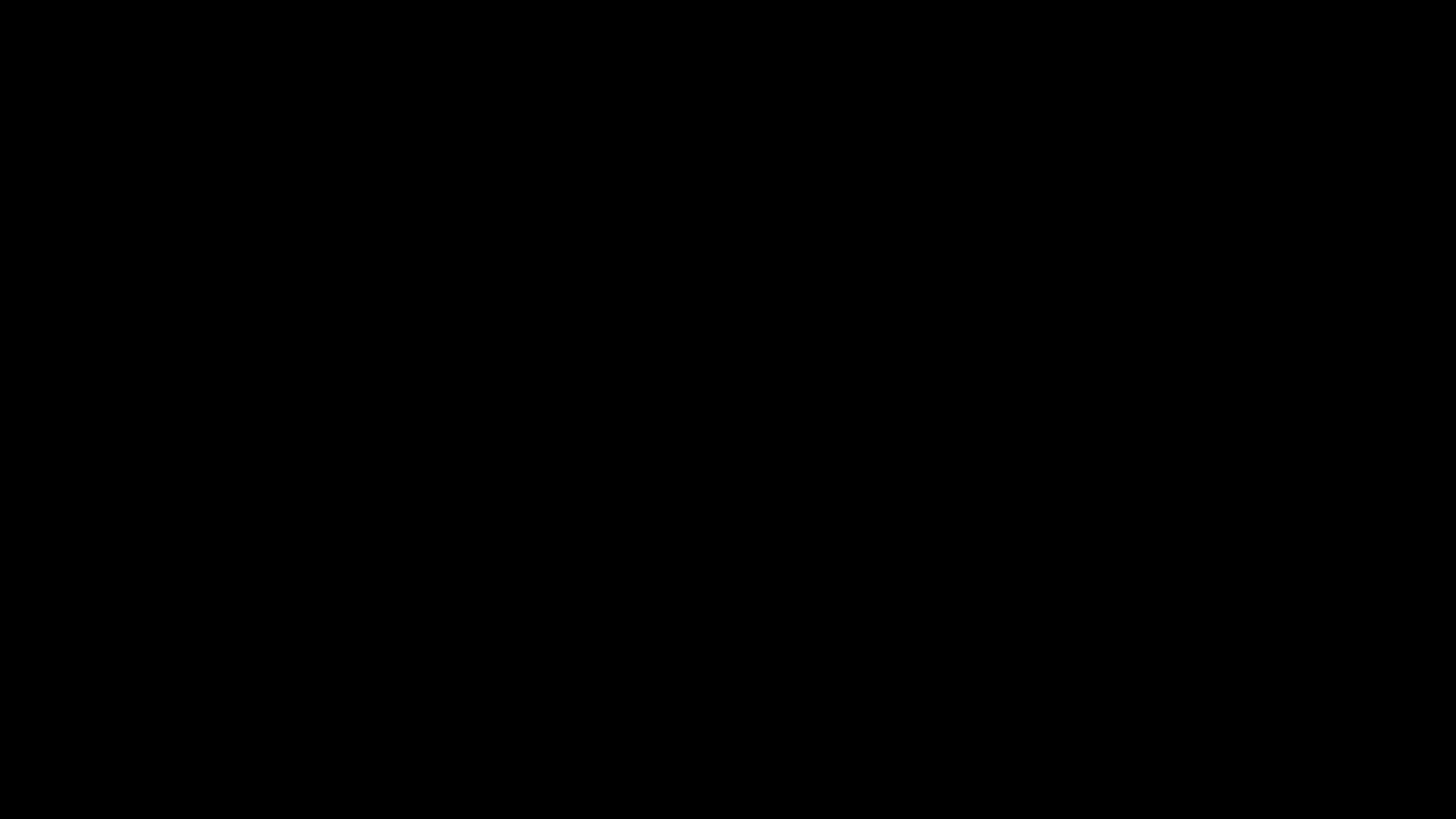Now the sons of Israel arose, went up to Bethel, and inquired of God and said, "Who shall go up first for us to battle against the sons of Benjamin?" Then the LORD said, "Judah *shall go up* first."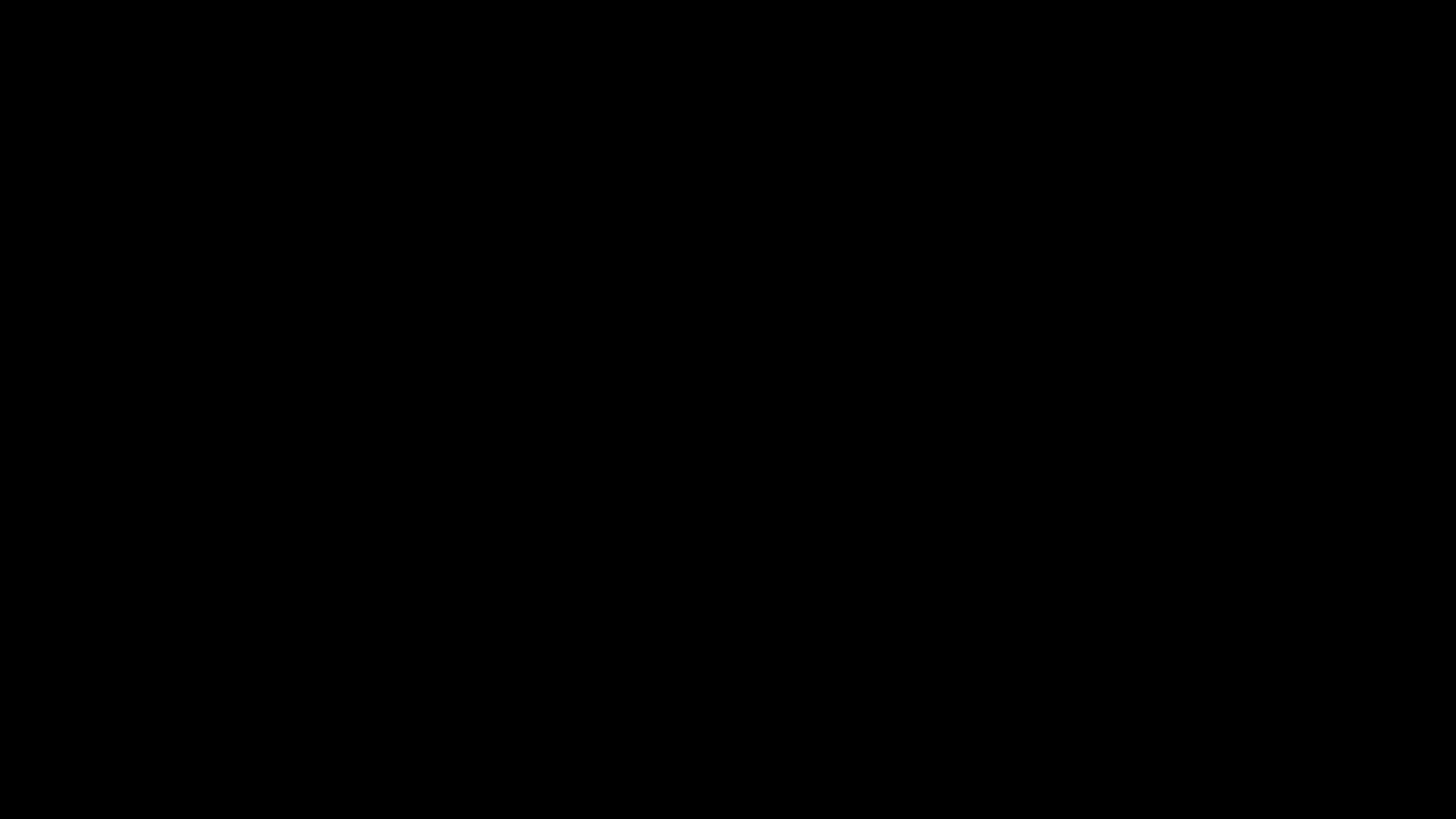The sons of Israel went up and wept before the LORD until evening, and inquired of the LORD, saying, "Shall we again draw near for battle against the sons of my brother Benjamin?" And the LORD said, "Go up against him."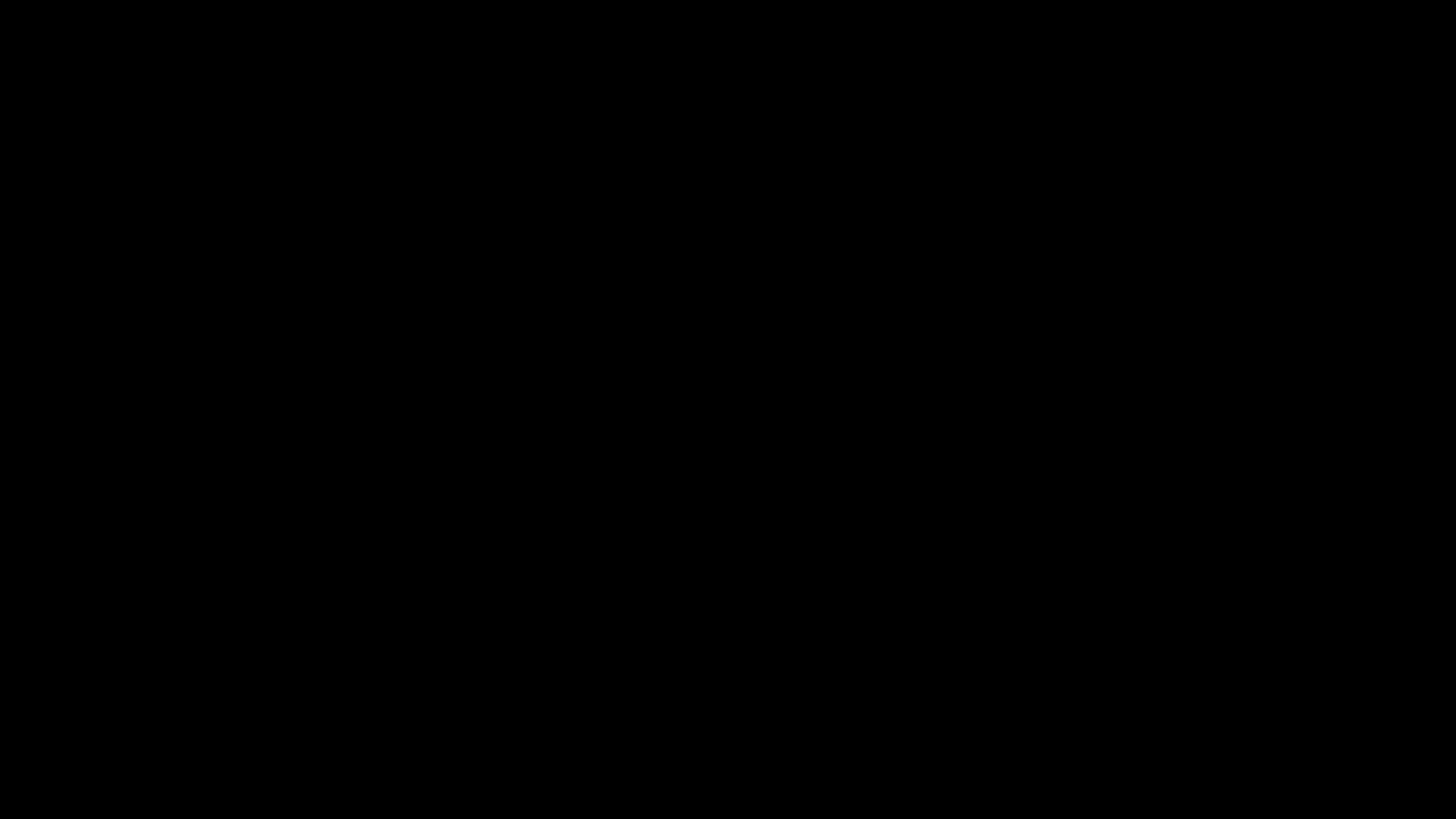Then all the sons of Israel and all the people went up and came to Bethel and wept; thus they remained there before the LORD and fasted that day until evening. And they offered burnt offerings and peace offerings before the LORD. The sons of Israel inquired of the LORD (for the ark of the covenant of God *was* there in those days, and Phinehas the son of Eleazar, Aaron's son, stood before it to minister in those days), saying, "Shall I yet again go out to battle against the sons of my brother Benjamin, or shall I cease?" And the LORD said, "Go up, for tomorrow I will deliver them into your hand."

### Judges 20:26-28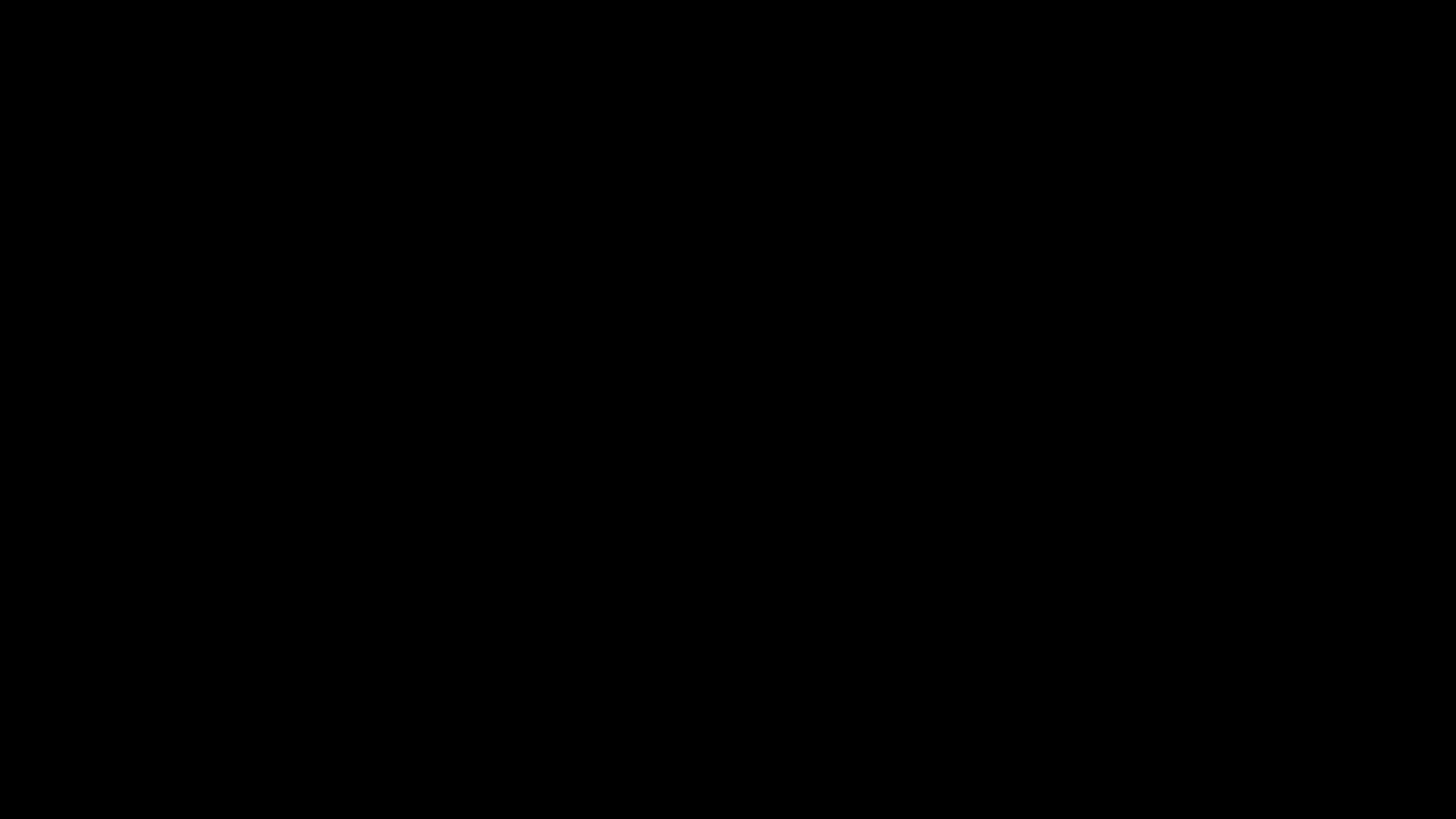## Then the men of Israel turned, and the men of Benjamin were terrified; for they saw that disaster was close to them.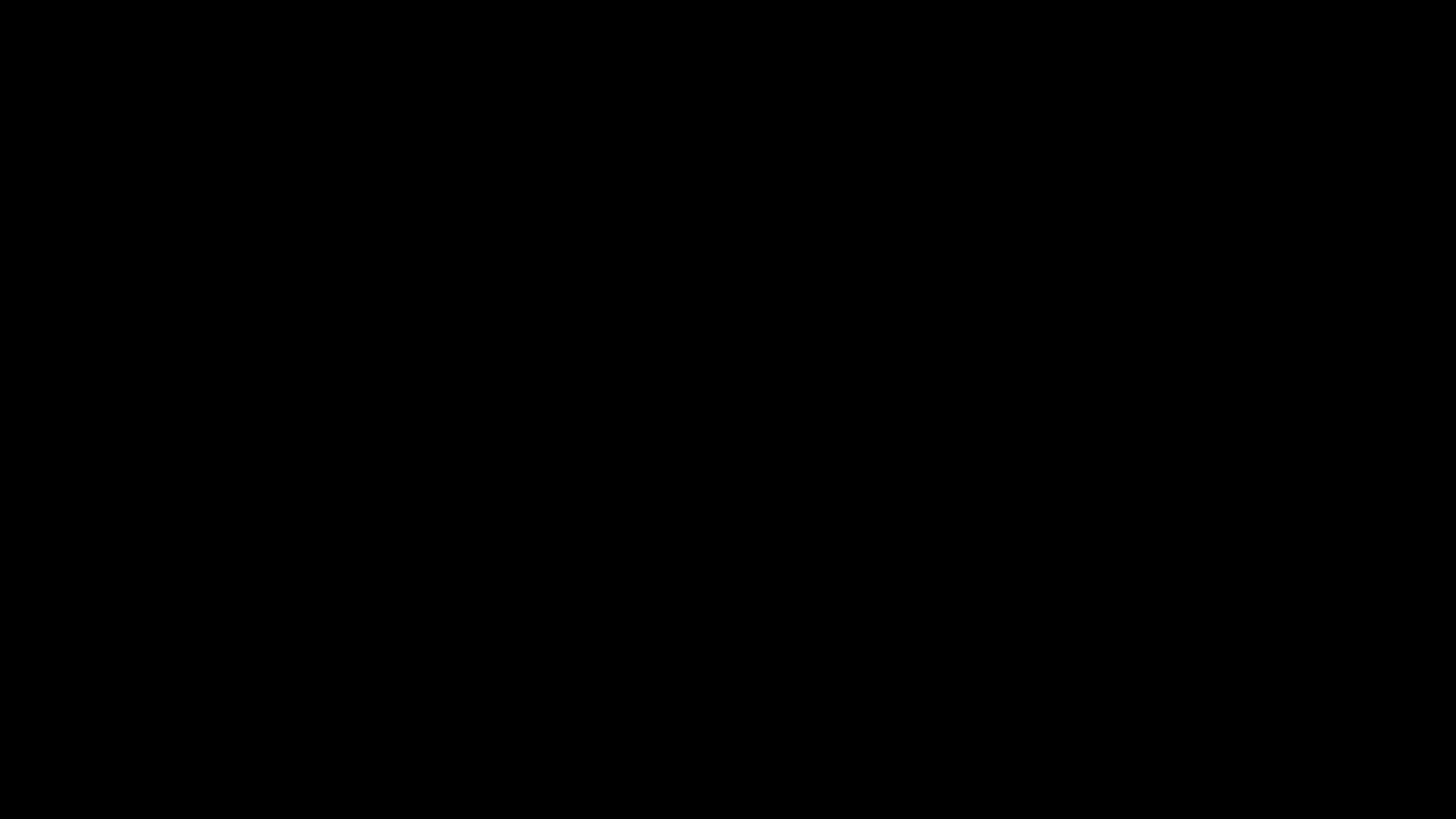### But 600 men turned and fled toward the wilderness to the rock of Rimmon, and they remained at the rock of Rimmon four months.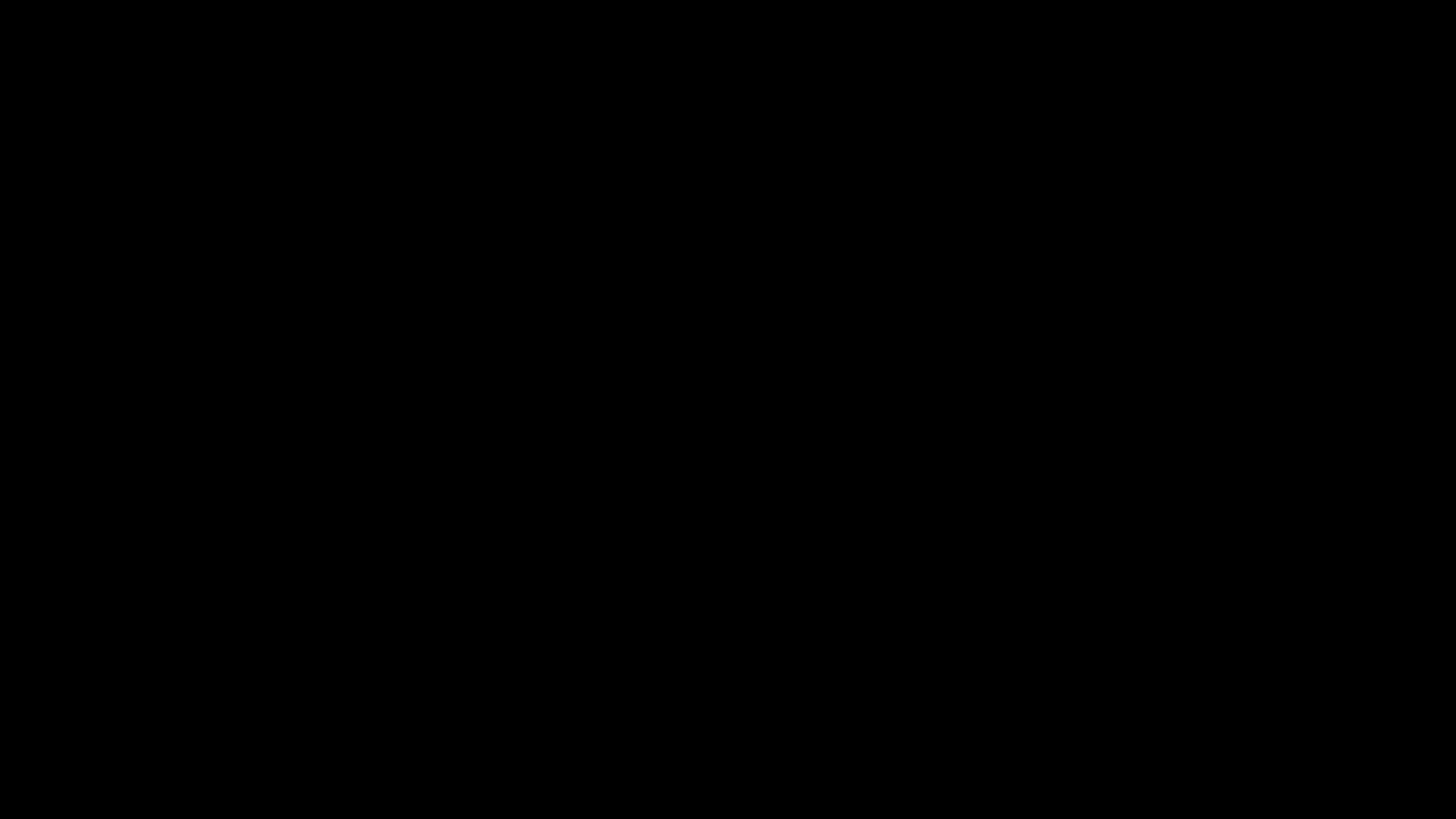Now the men of Israel had sworn in Mizpah, saying, "None of us shall give his daughter to Benjamin in marriage." So the people came to Bethel and sat there before God until evening, and lifted up their voices and wept bitterly. They said, "Why, O LORD, God of Israel, has this come about in Israel, so that one tribe should be *missing* today in Israel?"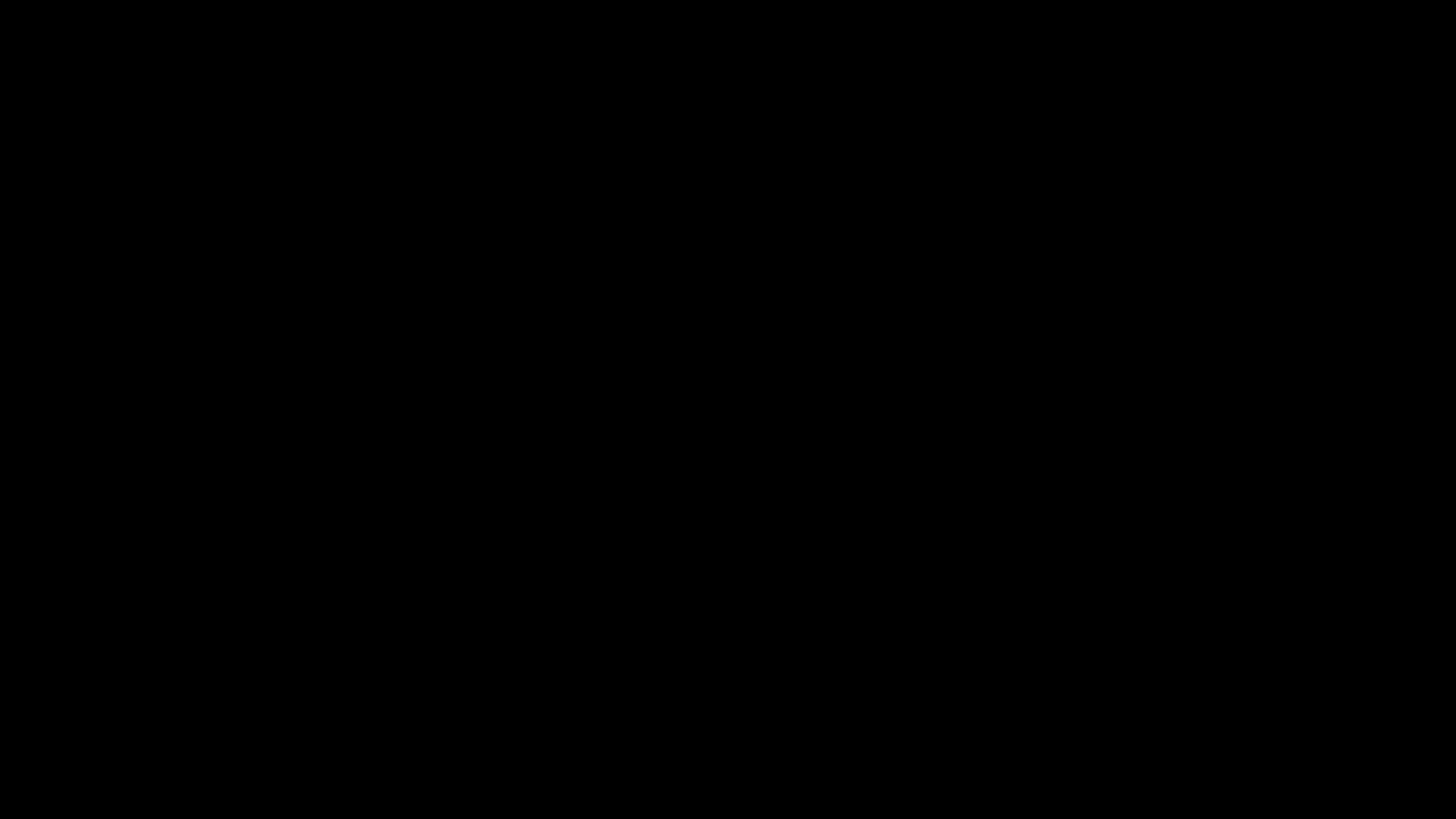And they said, "What one is there of the tribes of Israel who did not come up to the LORD at Mizpah?" And behold, no one had come to the camp from Jabesh-gilead to the assembly.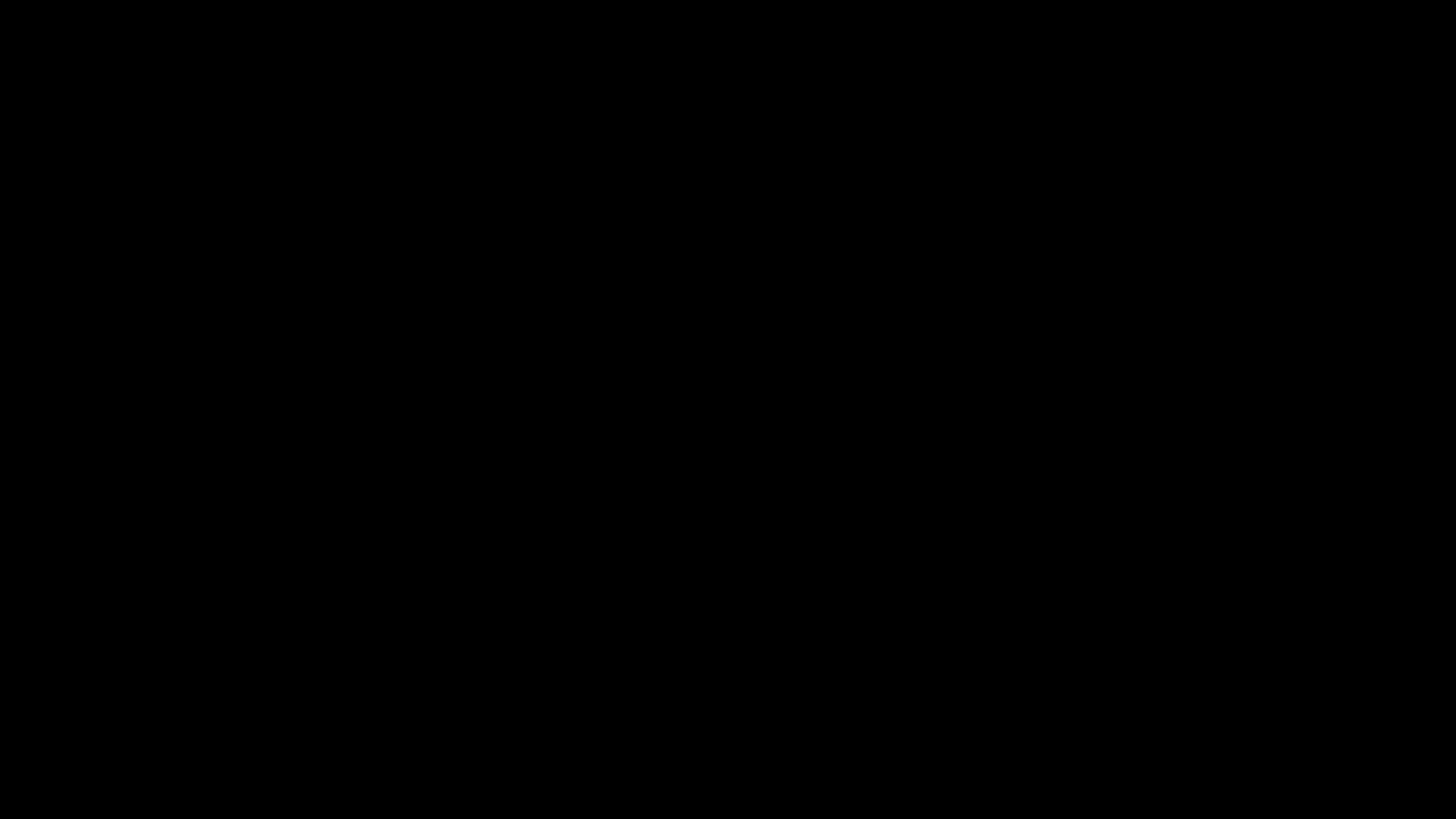Then the whole congregation sent word and spoke to the sons of Benjamin who were at the rock of Rimmon, and proclaimed peace to them.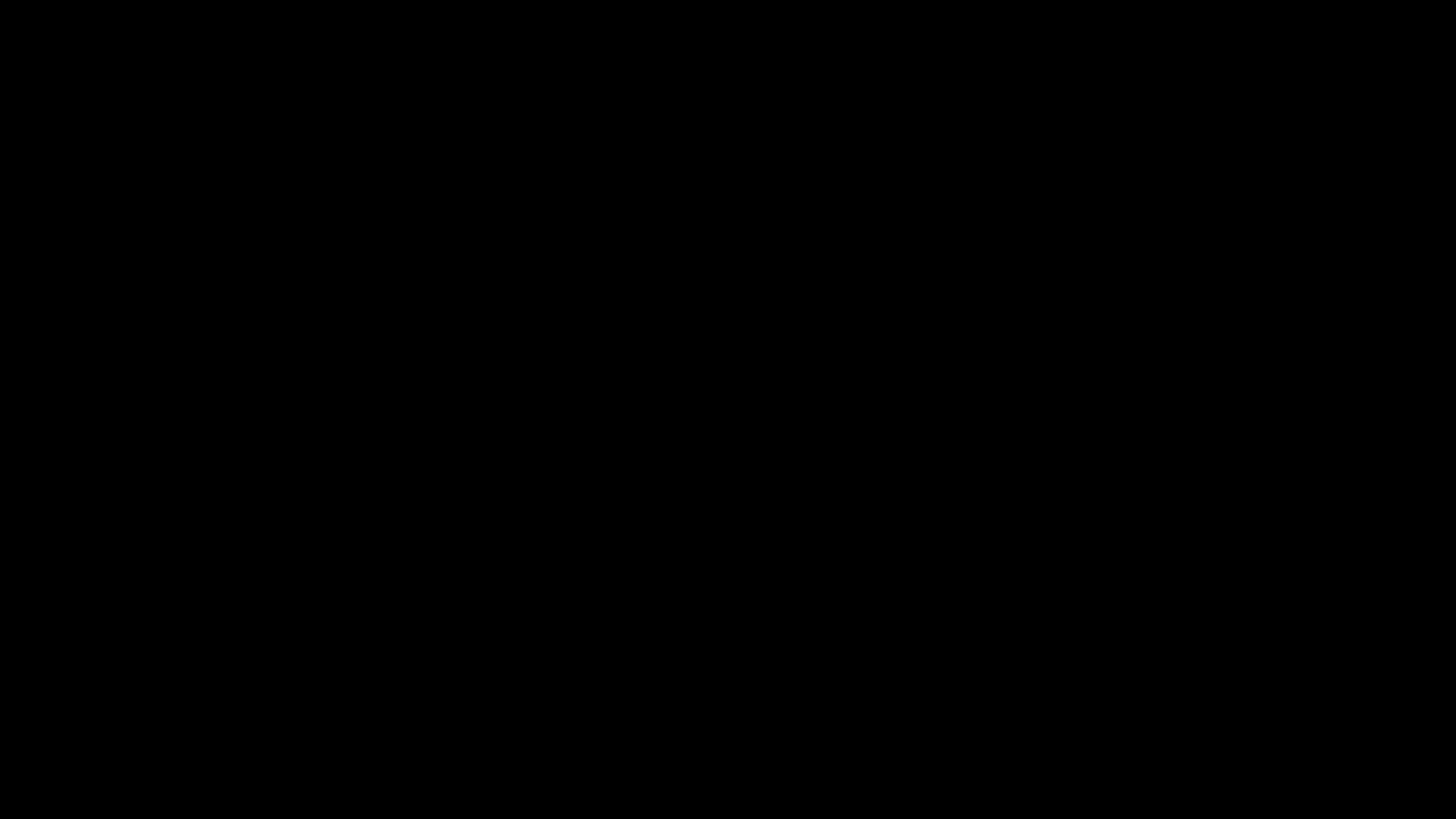### And the people were sorry for Benjamin because the LORD had made a breach in the tribes of Israel.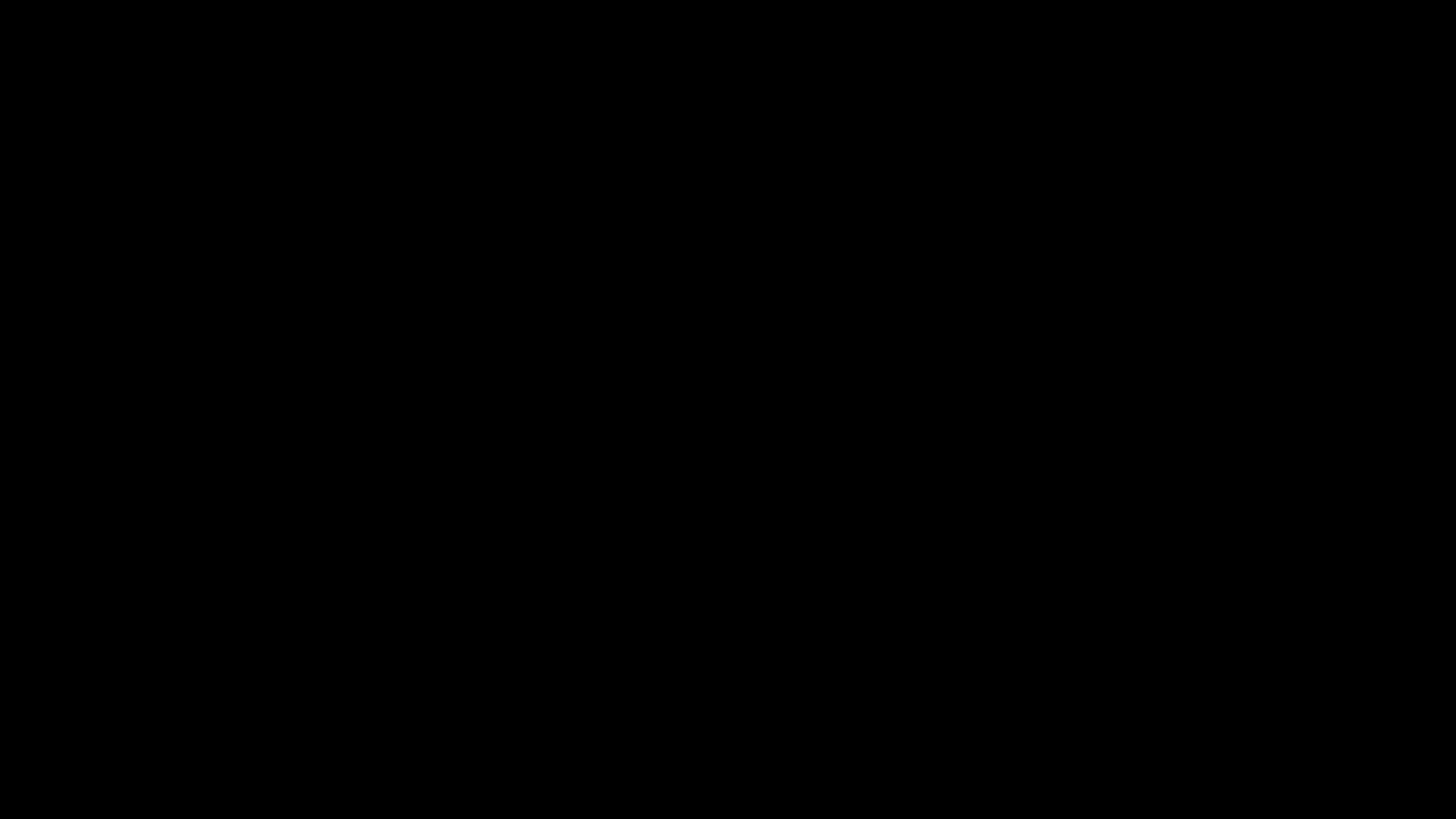And they commanded the sons of Benjamin, saying, "Go and lie in wait in the vineyards, and watch; and behold, if the daughters of Shiloh come out to take part in the dances, then you shall come out of the vineyards and each of you shall catch his wife from the daughters of Shiloh, and go to the land of Benjamin.

Judges 21:20-21